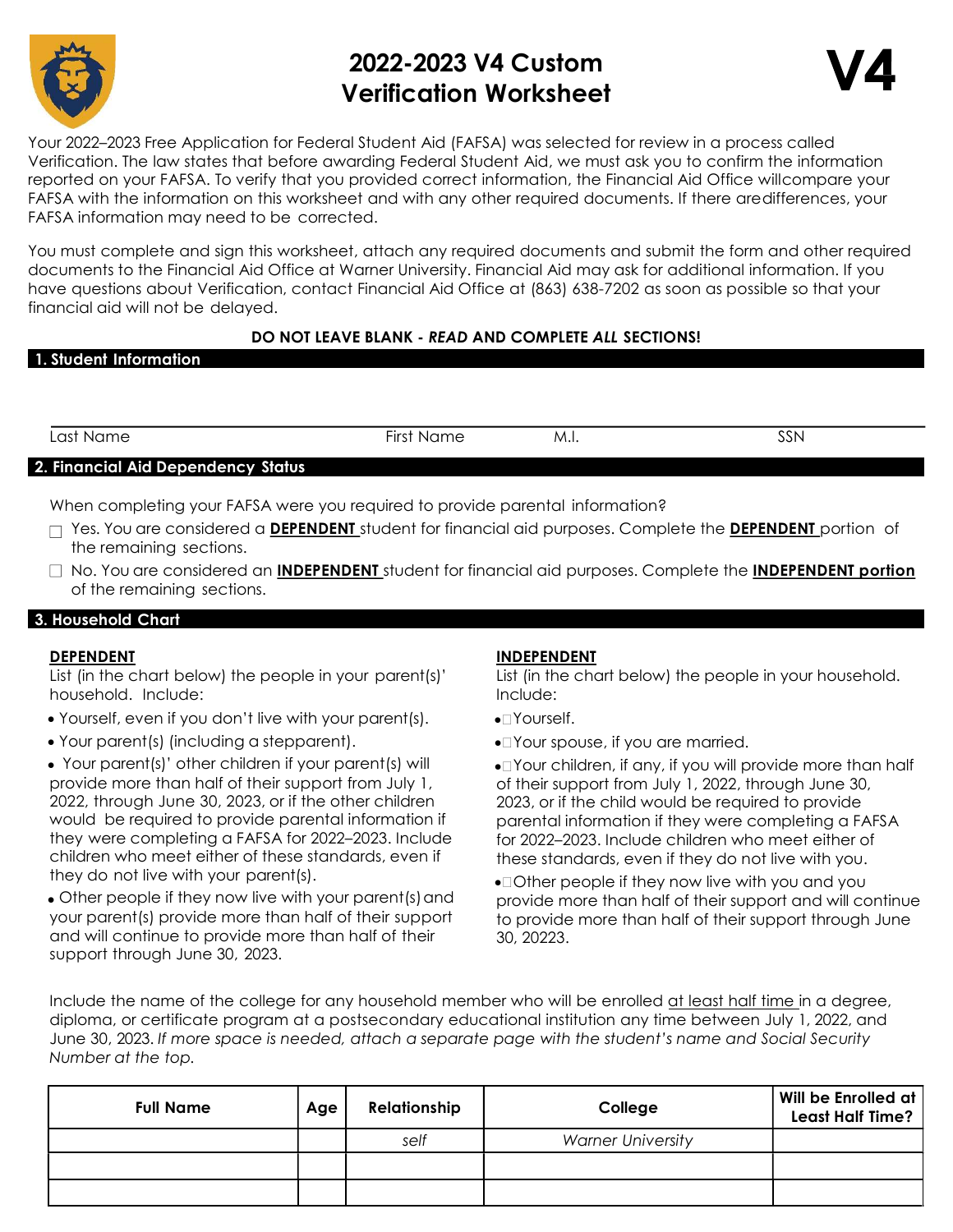#### 4. 2020 Child Support Paid

#### DEPENDENT

 $\Box$  Yes  $\Box$  No Did one (or both) of your parents listed in the household chart above **pay** child support in 2020?

## INDEPENDENT

 $\Box$  Yes  $\Box$  No Did either you or your spouse listed in the household chart above **pay** child support in 2020?

If yes, indicate the name of the person who paid the child support, the name of the person to whom the child support was paid, the names of the children for whom child support was paid, and the total annual amount of child support that was paid in 2020 for each child. If asked by the school, I will provide documentation of the payment of child support. If you need more space, attach a separate page that includes the student's name and Social Security Number at the top.

| <b>Name of Person Who Paid</b><br><b>Child Support</b> | <b>Child Support Was Paid</b> | Name of Person to Whom   Name of Child for Whom Support<br><b>Was Paid</b> | <b>Amount of Support</b><br><b>Paid in 2019</b> |
|--------------------------------------------------------|-------------------------------|----------------------------------------------------------------------------|-------------------------------------------------|
| <b>Marty Jones</b>                                     | Chris Smith (example)         | Terry Jones                                                                | \$6,000.00                                      |
|                                                        |                               |                                                                            |                                                 |
|                                                        |                               |                                                                            |                                                 |
|                                                        |                               |                                                                            |                                                 |
|                                                        |                               |                                                                            |                                                 |

## 5. Supplemental Nutrition Assistance Program or SNAP Benefits (formerly known as food stamps)

## **DEPENDENT**

 $\Box$  Yes  $\Box$  No Did someone listed in the household chart above receive benefits from SNAP any time during the 2020 or 2021 calendar years?

#### INDEPENDENT

 $\Box$  Yes  $\Box$  No Did someone listed in the household chart above receive benefits from SNAP any time during the 2020 or 2021 calendar years?

If asked by the school, I will provide documentation of receipt of SNAP benefits during 2020 and/or 2021.

## 6. High School Completion Status

- $\Box$  Yes, I have a high school diploma, GED or have completed my homeschooling requirements. Check only one:
	- O I have previously submitted documentation to the Financial Aid Office at Warner University
	- O Attached is a copy of my documentation

(official high school transcript, passing GED scores, letter from district confirming homeschooling requirements met)

O I will provide documentation. Please indicate type of documentation:

 $\Box$  No, I do not have a high school diploma or GED, nor have I completed homeschooling requirements.

- $\Box$  I am attaching:
	- O A signed statement from my High School stating I excelled academically
	- O An academic transcript that indicates that I successfully completed at least a two-year program that is acceptable for full credit toward a bachelor's degree
	- O I cannot provide documentation. Please contact your Financial Aid Counselor.